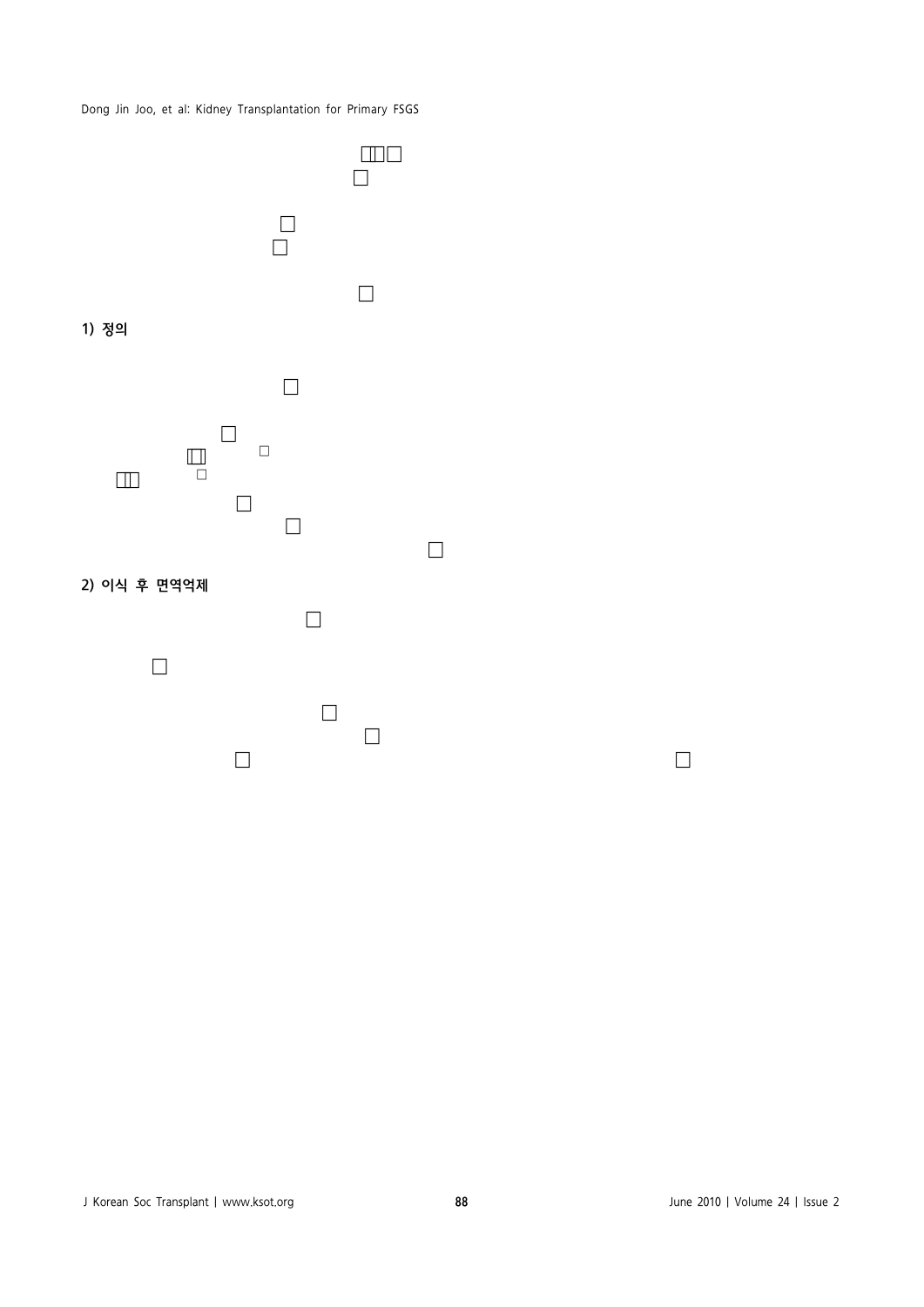

Table 1. Patient characteristics between FSGS non-recurrence group and recurrence group







J Korean Soc Transplant | www.ksot.org 89 June 2010 | Volume 24 | Issue 2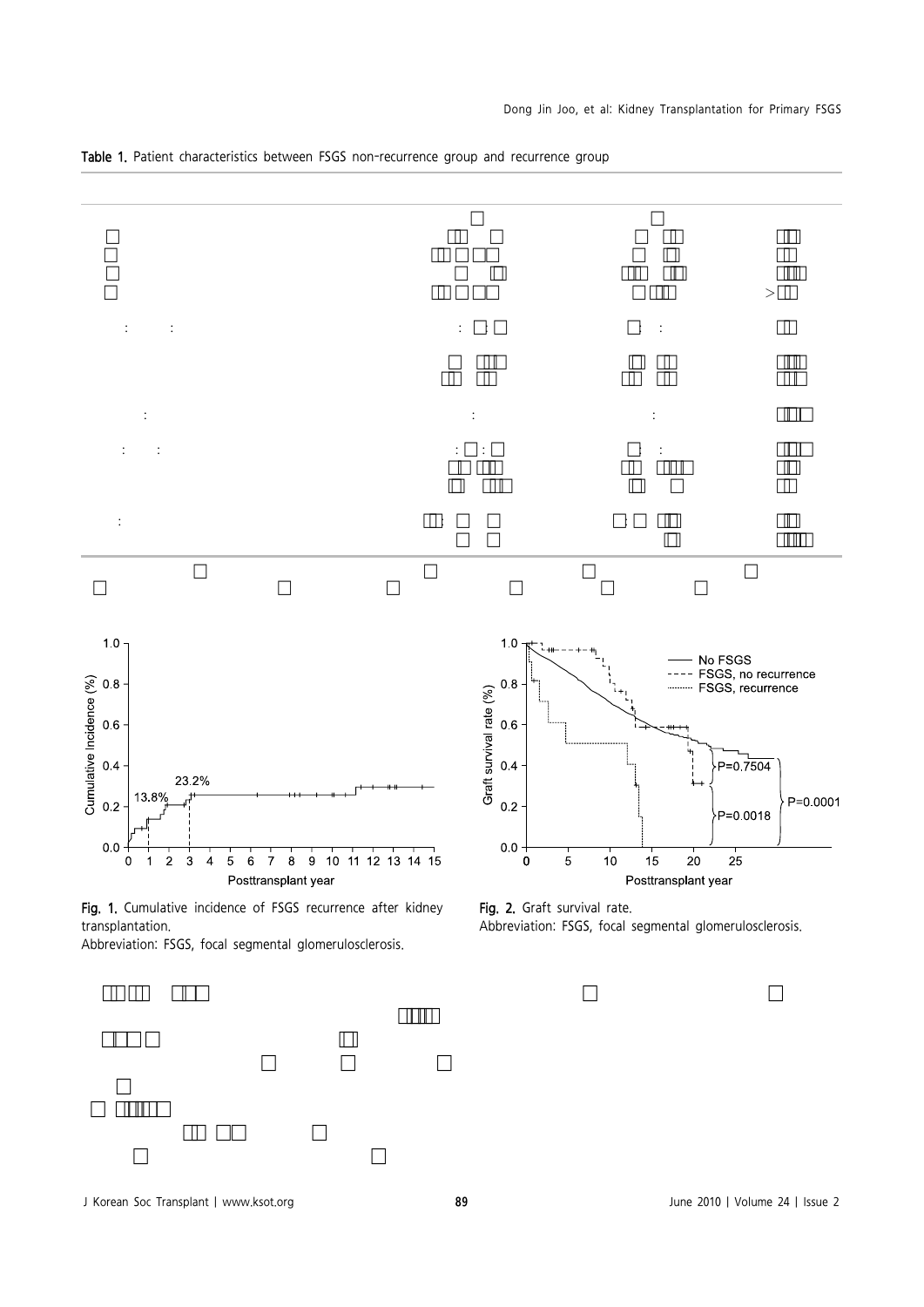Dong Jin Joo, et al: Kidney Transplantation for Primary FSGS

#### Table 2. Causes of graft loss



J Korean Soc Transplant | www.ksot.org 90 June 2010 | Volume 24 | Issue 2 기쉑뵐瑐ऀ 1 àǰ ƀÐ倀က瘕ኡ텑뵐/기는 지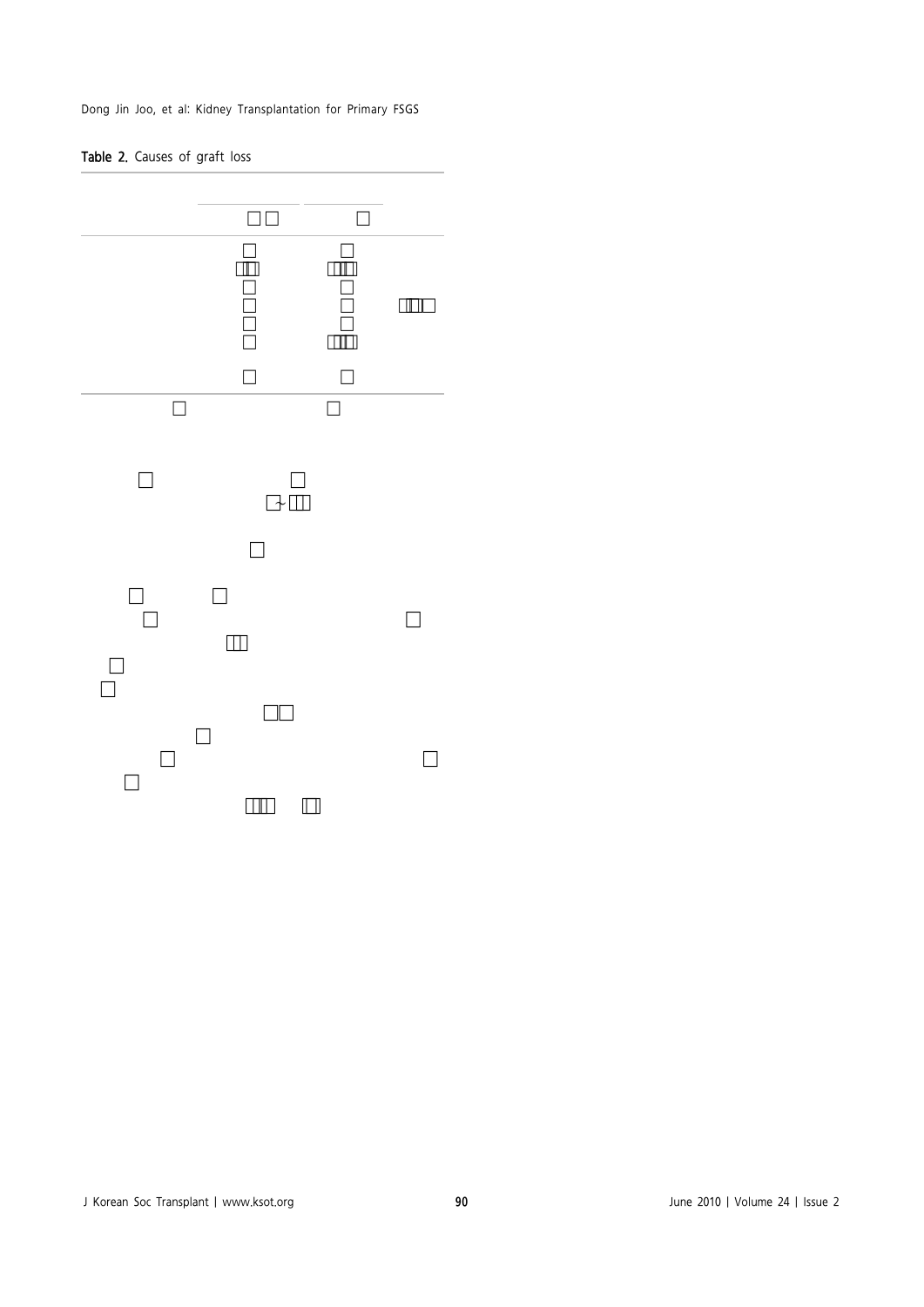# 결 론 차이가 없는 사이 후 재발되었을 때 이식 수실의 소실의 소실의 소실의 가능성이 높은 질환이다. 본 연구에서는 통계적으로 유지하고 있다. 으나, 향후 더 많은 수의 환자를 대상으로 하는 연구가 가 필요할 것이다. 감사의 글 본 논문은 2009년도 연세대학교 의과대학 장기이식연 구소의 연구비 지원으로 이루어졌음.

#### **REFERENCES**

- 1) Kitiyakara C, Eggers P, Kopp JB. Twenty-one-year trend in ESRD due to focal segmental glomerulosclerosis in the United States. Am J Kidney Dis 2004;44:815-25.
- 2) Artero M, Biava C, Amend W, Tomlanovich S, Vincenti F. Recurrent focal glomerulosclerosis: natural history and response to therapy. Am J Med 1992;92:375-83.
- 3) Andresdottir MB, Ajubi N, Croockewit S, Assmann KJ, Hibrands LB, Wetzels JF. Recurrent focal glomerulosclerosis: natural course and treatment with plasma exchange. Nephrol Dial Transplant 1999;14:2650-6.
- 4) Pardon A, Audard V, Caillard S, Moulin B, Desvaux D, Bentaarit B, et al. Risk factors and outcome of focal and segmental glomerulosclerosis recurrence in adult renal transplant recipients. Nephrol Dial Transplant 2006;21: 1053-9.
- 5) Tejani A, Stablein DH. Recurrence of focal segmental glomerulosclerosis posttransplantation: a special report of the North American Pediatric Renal Transplant Cooperative Study. J Am Soc Nephrol 1992;2(12 Suppl):S258-63.
- 6) Garel L, Mareschal JL, Gagnadoux MF, Pariente D, Guilbert M, Sauvegrain J. Fatal outcome after ethanol renal ablation in child with end-stage kidneys. AJR Am J Roentgenol 1986;146:593-4.
- 7) Kim EM, Striegel J, Kim Y, Matas AJ, Najarian JS, Mauer SM. Recurrence of steroid-resistant nephrotic syndrome in kidney transplants is associated with increased acute renal failure and acute rejection. Kidney Int 1994;45:1440-5.
- 8) Hoyer JR, Vernier RL, Najarian JS, Raij L, Simmons RL, Michael AF. Recurrence of idiopathic nephrotic syndrome after renal transplantation. Lancet 1972;2:343-8.
- 9) Cameron JS. Recurrent primary disease and de novo nephritis following renal transplantation. Pediatr Nephrol 1991;5:412-21.

Dong Jin Joo, et al: Kidney Transplantation for Primary FSGS

- 10) Crosson JT. Focal segmental glomerulosclerosis and renal transplantation. Transplant Proc 2007;39:737-43.
- 11) Akash N. Recurrence of focal segmental glomerulosclerosis after renal transplantation: a case report. Saudi J Kidney Dis Transpl 2007;18:91-4.
- 12) Höcker B, Knüppel T, Waldherr R, Schaefer F, Weber S, Tönshoff B. Recurrence of proteinuria 10 years posttransplant in NPHS2-associated focal segmental glomerulosclerosis after conversion from cyclosporin A to sirolimus. Pediatr Nephrol 2006;21:1476-9.
- 13) Jain S, John E, Setty S, Benedetti E. Early recurrence of primary disease after pediatric renal transplantation: two case reports and a review of the literature. Pediatr Transplant 2007;11:217-21.
- 14) Glassock RJ, Feldman D, Reynolds ES, Dammin GJ, Merrill JP. Human renal isografts: a clinical and pathologic analysis. Medicine (Baltimore) 1968;47:411-54.
- 15) Cameron JS, Senguttuvan P, Hartley B, Rigden SP, Chantler C, Koffman G, et al. Focal segmental glomerulosclerosis in fifty-nine renal allografts from a single centre; analysis of risk factors for recurrence. Transplant Proc 1989;21:2117-8.
- 16) Dantal J, Baatard R, Hourmant M, Cantarovich D, Buzelin F, Soulillou JP. Recurrent nephrotic syndrome following renal transplantation in patients with focal glomerulosclerosis. A one-center study of plasma exchange effects. Transplantation 1991;52:827-31.
- 17) Ingulli E, Tejani A. Incidence, treatment, and outcome of recurrent focal segmental glomerulosclerosis posttransplantation in 42 allografts in children--a single-center experience. Transplantation 1991;51:401-5.
- 18) Banfi G, Colturi C, Montagnino G, Ponticelli C. The recurrence of focal segmental glomerulosclerosis in kidney transplant patients treated with cyclosporine. Transplantation 1990;50:594-6.
- 19) Kim MY, Ha JW, Ha IS, Cheong HI, Choi Y, Ahn CR, et al. Renal transplantation in primary focal segmental glomerulosclerosis. J Korean Soc Transplant 1994;8:1-8. (김민영, 하종원, 하일수, 정해일, 최용, 안규리, . 일차성

초점성 분절성 사구체 경화증에서의 신이식. 대한이식학회

지 1994;8:1-8.)

- 20) Choi KH, Kim SI, Yoon SY, Kim JH, Kang SW, Ha SK, et al. Long-term outcome of kidney transplantation in adult recipients with focal segmental glomerulosclerosis. Yonsei Med J 2001;42:209-14.
- 21) Otsubo S, Nitta K, Tanabe K, Toma H, Ito K, Yamaguchi Y, et al. Maximal glomerular size as a predictor of recurrence in renal allograft recipients with focal segmental glomerulosclerosis. Nephron 2000;84:376-8.
- 22) Schachter AD, Strom TB. Posttransplant recurrent FSGS: molecular insights and future directions. Nephron 1999;82:300-5.
- 23) Savin VJ, Sharma R, Sharma M, McCarthy ET, Swan SK, Ellis E, et al. Circulating factor associated with increased glomerular permeability to albumin in recurrent focal segmental glomerulosclerosis. N Engl J Med 1996;